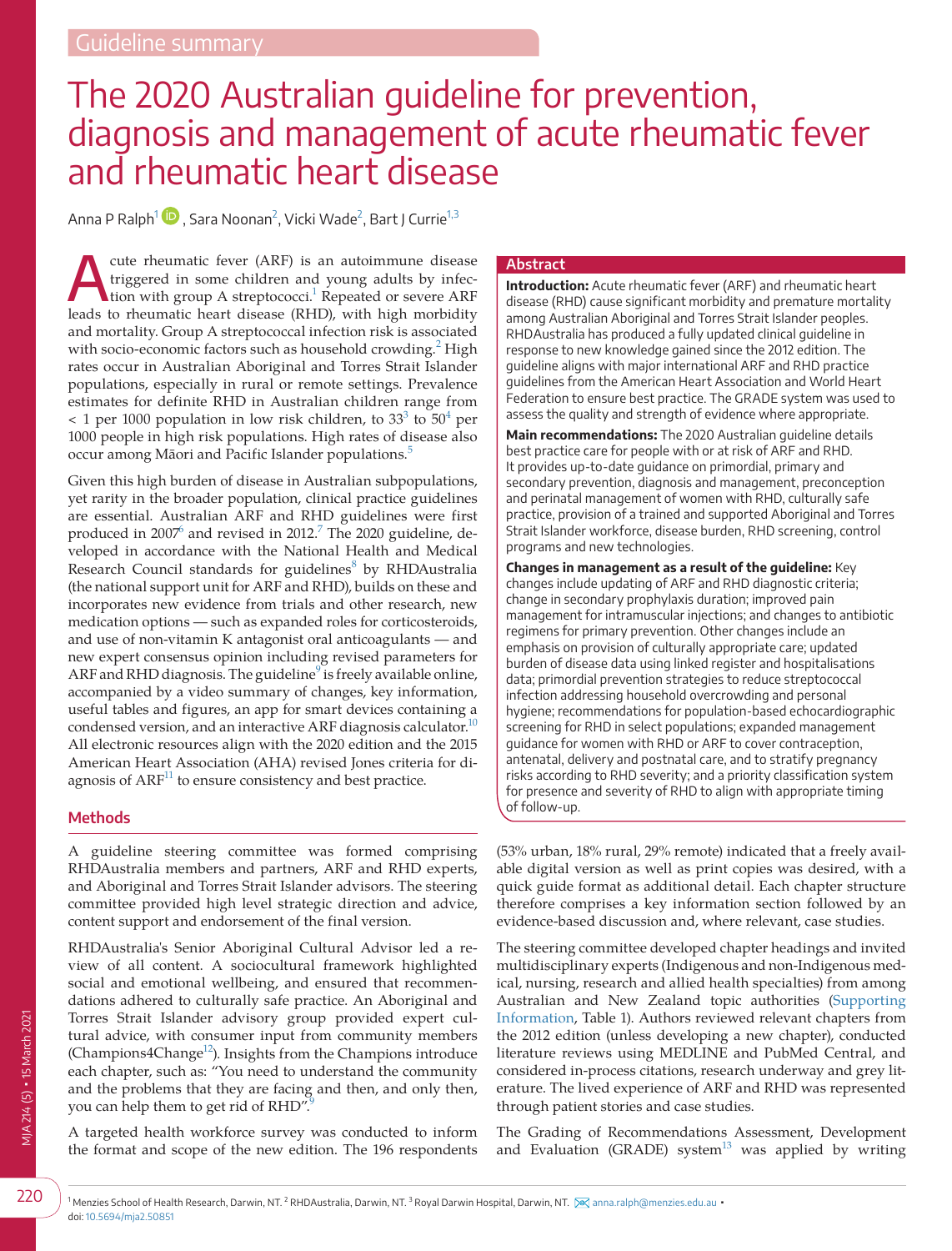groups where appropriate. Quality of evidence was classified from A (high) to D (very low) and the strength of the recommendations graded as 1 (strong) or 2 (weak). For example, GRADE 1A indicates that the recommendation should be applied to most patients without reservation, while GRADE 2D indicates that evidence is lacking but expert consensus weakly supports the recommendation. New recommendations not firmly supported by evidence or where evidence was contentious were discussed until consensus was reached, or until an acceptable majority position was obtained considering the available evidence. The aim was to present feasible rather than highly aspirational guidance for ARF and RHD control in such cases; examples include definition of ARF risk groups, duration of secondary prophylaxis, and recommendations for community echocardiogram screening for active case finding in high risk communities. Changes from the previous edition are summarised in [Box 1](#page-1-0).

Feedback was invited from multidisciplinary content experts in Australia and New Zealand, and recommendations were incorporated where appropriate. Endorsement was sought from peak health policy, advocacy and training organisations [\(Supporting Information](#page-7-0), Table 2). The editors reviewed the

<span id="page-1-0"></span>

| Chapter                            | 1 Summary of changes from the 2012 edition<br>Changes                                                                                                                                                                                                                                                                                                                                                                                                                                                                                                                                                                                                                                                                                                                               |  |  |  |  |
|------------------------------------|-------------------------------------------------------------------------------------------------------------------------------------------------------------------------------------------------------------------------------------------------------------------------------------------------------------------------------------------------------------------------------------------------------------------------------------------------------------------------------------------------------------------------------------------------------------------------------------------------------------------------------------------------------------------------------------------------------------------------------------------------------------------------------------|--|--|--|--|
| Primary prevention                 | • Updated definition of high risk groups for empirical treatment of throat and skin infections.<br>. New recommendations for management of group A streptococcal skin infections to prevent ARF.<br>• BPG dosing streamlined to three dose bands for simplicity compared with the previously recommended five dose bands.<br>• Option for tablet dosing of cotrimoxazole to treat group A streptococcal impetigo if syrup is in short supply.                                                                                                                                                                                                                                                                                                                                       |  |  |  |  |
| Diagnosis of ARF                   | • In low risk populations, subclinical carditis is now a major criterion.<br>• In low risk populations, ESR as a minor criterion is now $\geq 60$ mm rather than $\geq 30$ mm.<br>In low risk populations, fever as a minor criterion is now $\geq 38.5^{\circ}$ C rather than $\geq 38.0^{\circ}$ C.<br>• For all populations, a definite recurrent episode of ARF after documented history of ARF or RHD now requires two major, or one<br>major and two minor, or three minor criteria (plus evidence of preceding group A streptococcal infection) rather than two major, or<br>one major and one minor, or three minor criteria.                                                                                                                                               |  |  |  |  |
| Management of ARF                  | • Probable ARF - "highly suspected" renamed "probable" ARF.<br>· Probable ARF - "uncertain" renamed "possible" ARF.<br>• Suspected ARF refers to presentations not yet allocated to a category of definite, probable, possible ARF or no ARF.<br>• Non-steroidal anti-inflammatory drugs naproxen and ibuprofen are now recommended first line in children for joint pain, ahead of<br>aspirin.<br>• A revised hierarchy of therapeutic approaches for Sydenham chorea is provided.                                                                                                                                                                                                                                                                                                 |  |  |  |  |
| Diagnosis of RHD                   | • World Health Federation guidelines for the diagnosis of RHD, validated in high and low prevalence populations, are endorsed and<br>described.<br>• Echocardiographic features of severity are aligned with updated international guidelines for valvular heart disease (European<br>Society of Cardiology 2017 <sup>14</sup> and American Heart Association/American College of Cardiology 2014 <sup>15</sup> ).<br>• Exercise stress testing has been included as an additional testing modality in determining severity of RHD and planning for<br>intervention.<br>• A new section on distinguishing RHD from other valvular pathology is provided.<br>• The role of new echocardiography technology in RHD diagnosis, including hand-held and portable options, is described. |  |  |  |  |
| Secondary prophylaxis              | • New recommendations are made for the duration of secondary prophylaxis for some groups.<br>• A focus is provided on the responsibility of health services to provide a culturally safe service, and for staff to be culturally<br>competent in the management of secondary prophylaxis.<br>• The new term benzathine benzylpenicillin G replaces benzathine penicillin G.<br>• BPG is given in units, not weight (g or mg) in keeping with Therapeutic Goods Administration requirements for labelling.<br>• Instructions for intramuscular injection of BPG at the ventrogluteal site are provided.<br>• New approaches are given to managing injection pain, fear and distress, including the option of medically prescribed lidocaine<br>(lignocaine) and procedural sedation. |  |  |  |  |
| Management of RHD                  | • Updated priority definitions have been developed to align with appropriately timed follow-up.<br>• Transcatheter valve replacement is discussed as an option in younger individuals.<br>• A focus on transition from paediatric to adult services is provided.<br>• A definition of non-valvular atrial fibrillation is provided and the role of CHA <sub>2</sub> DS <sub>2</sub> -VA score to determine thromboembolic risk<br>described.<br>• The role of non-vitamin K antagonist oral anticoagulants (novel oral anticoagulants) in RHD is detailed.                                                                                                                                                                                                                          |  |  |  |  |
| Women and girls with<br><b>RHD</b> | • Care pathways for girls and women with RHD are provided.<br>• Care pathways and a referral algorithm are provided for pregnant women with RHD.<br>• A new section on transition to adult care, reproductive health, and preconception care is included.<br>• Strategies for a well-planned pregnancy and delivery are discussed.<br>• Anticoagulation during pregnancy has been revised and expanded.                                                                                                                                                                                                                                                                                                                                                                             |  |  |  |  |
| New chapters                       | • Culture and workforce<br>Burden of ARF and RHD<br>Primordial prevention and social determinants of ARF<br>Primary prevention<br>• Screening for RHD<br>RHD control programs<br>• New technologies                                                                                                                                                                                                                                                                                                                                                                                                                                                                                                                                                                                 |  |  |  |  |

221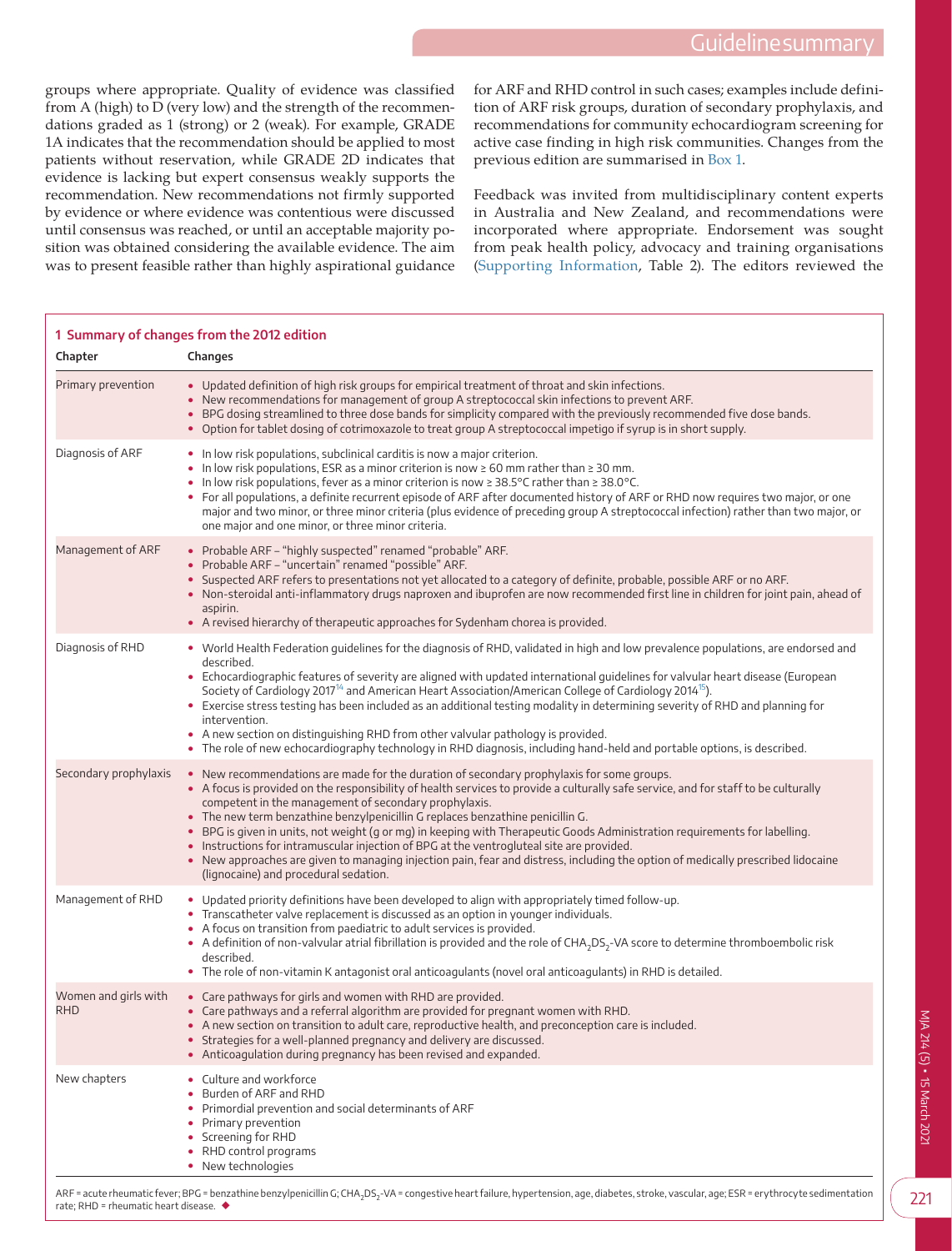# Guideline summary

semi-final draft to ensure inclusion of any recently published or in-press literature, consistency across chapters, clarity for practitioners, and alignment with other Australian and international guidelines. Where recommendations departed from other local guidelines (eg, Australian Therapeutic Guidelines: Antibiotic [[https://www.tg.org.au\]](https://www.tg.org.au) or the Central Australian Rural Practitioners Association Standard Treatment Manual<sup>16</sup>), this was communicated to respective editors to encourage alignment in their next edition.

#### **Culture and workforce**

The guideline is underpinned by a strong focus on the provision of culturally safe care, in line with national recommendations.<sup>17</sup> Cultural safety requires health care providers and institutions to recognise their own culture and ameliorate approaches which diminish, demean or disempower the cultural identities and wellbeing of patients. $^{18}$  A socio-ecological model was developed for the guideline [\(Box 2\)](#page-2-0), describing influences shaping Aboriginal and Torres Strait Islander peoples' health care interactions. The value of fostering a strong Aboriginal health workforce in delivering care is highlighted to support effective client engagement.<sup>19,20</sup>

#### **Burden of disease**

We developed a new chapter on burden of disease, using original data from the End RHD in Australia Study of Epidemiology (ERASE) Project,<sup>[21](#page-6-19)</sup> Australian Institute of Health and Welfare data<sup>[22](#page-6-20)</sup>

and other sources. Since the early 1990s, ARF has occurred almost exclusively in young Aboriginal and Torres Strait Islander people (94% of cases; 33% affecting 5–14-year-olds). The recognised female predominance in rates of ARF (56%) and RHD (61%) is reiterated. $^{2}$ 

#### **Recommendations**

#### **Primordial prevention and social determinants of ARF**

Primordial prevention reduces communitybased risk factors to prevent the occurrence of a disease. ARF is attributable to social determinants of health, including quality of housing, level of household occupancy, and access to health hardware including washing facilities.<sup>2,23</sup> The Nine Healthy Living Practices<sup>24,25</sup> are simple recommendations to reduce the risk of injury, communicable diseases and environmental diseases in household settings. They are used as the framework for this chapter. Each Practice was reviewed and the evidence graded regarding their likely association with reducing streptococcal infection at community level. The two practices for which the evidence is graded as strong are "washing people" and "reducing negative impacts of overcrowding".

#### **Primary prevention**

People at high risk of ARF ([Box 3](#page-2-1)) require empirical antibiotic treatment for sore throat, with

<span id="page-2-0"></span>

[prevention-diagnosis-and-management-acute-rheumatic-fever-and-rheumatic.](https://www.rhdaustralia.org.au/resources/2020-guideline-prevention-diagnosis-and-management-acute-rheumatic-fever-and-rheumatic)<sup>9</sup> ◆

penicillin the first line choice (GRADE 1B). $^{26-28}$  Impetigo caused by group A streptococcus is very common among Aboriginal and Torres Strait Islander children living in remote areas, with almost one in two affected at any time.<sup>29</sup> Identification, treatment and prevention of group A streptococcal skin infections may help reduce ARF burden (GRADE 1B).<sup>30-34</sup> Group A streptococcal skin infections should be treated with cotrimoxazole orally or benzathine benzylpenicillin G intramuscularly (GRADE 1A).<sup>3</sup> Dosing regimens are provided in the full guideline (Table 5.3).<sup>[9](#page-6-8)</sup>

<span id="page-2-1"></span>

| <b>Risk</b>                                            | Setting                                                                                                                                                                                                                                                                                                                                                                                      |
|--------------------------------------------------------|----------------------------------------------------------------------------------------------------------------------------------------------------------------------------------------------------------------------------------------------------------------------------------------------------------------------------------------------------------------------------------------------|
| High risk                                              | • Living in an ARF-endemic setting <sup>†</sup><br>• Aboriginal and Torres Strait Islander peoples living in rural or remote<br>settings<br>• Aboriginal and Torres Strait Islander peoples, and Maori and/or Pacific<br>Islander peoples living in metropolitan households affected by crowding<br>and/or lower socio-economic status<br>• Personal history of ARF/RHD and age $<$ 40 years |
| May be high<br>risk                                    | • Family or household recent history of ARF/RHD<br>• Household overcrowding (> 2 people/bedroom) or low socio-economic<br>status<br>• Migrant or refugee from low or middle income country and their children                                                                                                                                                                                |
| Additional<br>considerations<br>which increase<br>risk | • Prior residence in a high ARF risk setting<br>• Frequent or recent travel to a high ARF risk setting<br>• Aged 5-20 years (peak years for ARF)                                                                                                                                                                                                                                             |

\*Reproduced with permission from Menzies School of Health Research, Charles Darwin University, Darwin, Australia, which holds copyright: [https://www.rhdaustralia.org.au/resources/2020-guideline-prevention-diagn](https://www.rhdaustralia.org.au/resources/2020-guideline-prevention-diagnosis-and-management-acute-rheumatic-fever-and-rheumatic) [osis-and-management-acute-rheumatic-fever-and-rheumatic.](https://www.rhdaustralia.org.au/resources/2020-guideline-prevention-diagnosis-and-management-acute-rheumatic-fever-and-rheumatic)<sup>[9](#page-6-8)</sup> †Populations where community ARF/RHD rates are known to be high; eg, ARF incidence > 30/100 000 per year in 5–14-year-olds or RHD all-age prevalence > 2/1000. ◆

222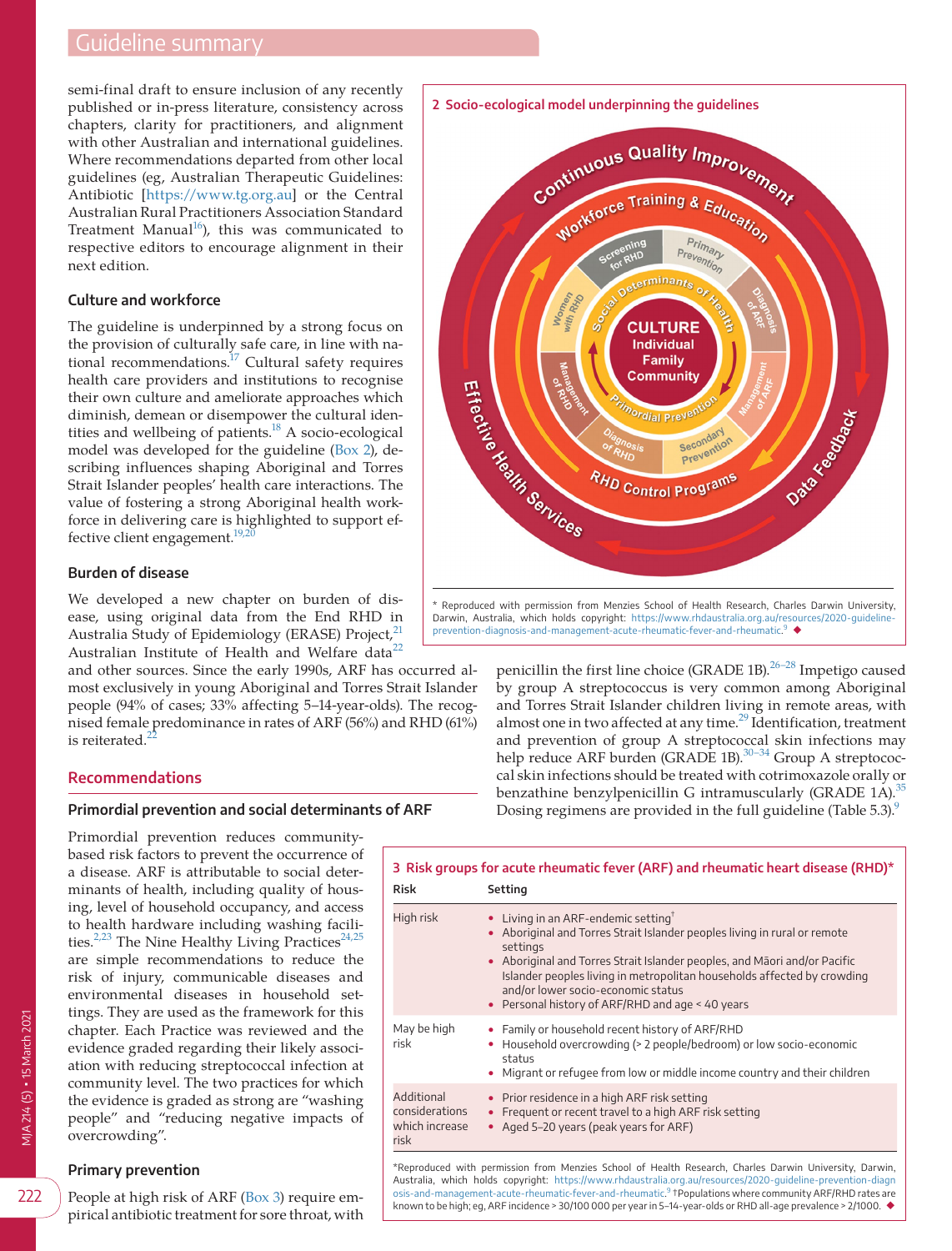<span id="page-3-0"></span>

|                                                                                                             | High risk groups <sup>†</sup>                                                                                                                                                                                                                                                                                                                                                                                                                                                                                                                             | Low risk groups                                                                                                                                                                                  |  |  |  |
|-------------------------------------------------------------------------------------------------------------|-----------------------------------------------------------------------------------------------------------------------------------------------------------------------------------------------------------------------------------------------------------------------------------------------------------------------------------------------------------------------------------------------------------------------------------------------------------------------------------------------------------------------------------------------------------|--------------------------------------------------------------------------------------------------------------------------------------------------------------------------------------------------|--|--|--|
| Definite initial episode<br>of ARF                                                                          | • 2 major manifestations + evidence of preceding group A streptococcal infection, OR<br>• 1 major + 2 minor manifestations + evidence of preceding group A streptococcal infection <sup>+</sup>                                                                                                                                                                                                                                                                                                                                                           |                                                                                                                                                                                                  |  |  |  |
| Definite recurrent <sup>#</sup><br>episode of ARF<br>in patient with<br>documented history of<br>ARF or RHD | • 2 major manifestations + evidence of preceding group A streptococcal infection, OR<br>• 1 major + 2 minor manifestations + evidence of preceding group A streptococcal infection, <sup>†</sup> OR<br>• 3 minor manifestations + evidence of a preceding group A streptococcal infection <sup><math>\dagger</math></sup>                                                                                                                                                                                                                                 |                                                                                                                                                                                                  |  |  |  |
| Probable or possible<br>ARF (first episode or<br>recurrence <sup>§</sup> )                                  | A clinical presentation in which ARF is considered a likely diagnosis but falls short in meeting the criteria by either:<br>• one major or one minor manifestation, OR<br>• no evidence of preceding group A streptococcal infection (streptococcal titres within normal limits or titres not measured)<br>Such cases should be further categorised according to the level of confidence with which the diagnosis is made:<br>• probable ARF (previously termed "probable: highly suspected")<br>· possible ARF (previously termed "probable: uncertain") |                                                                                                                                                                                                  |  |  |  |
| Major manifestations                                                                                        | • Carditis (including subclinical evidence of rheumatic<br>valvulitis on echocardiogram)<br>• Polyarthritis <sup>4</sup> or aseptic monoarthritis or<br>polyarthralgia<br>• Sydenham chorea**<br>Erythema marginatum <sup>††</sup><br>Subcutaneous nodules                                                                                                                                                                                                                                                                                                | • Carditis (including subclinical evidence of rheumatic valvulitis on<br>echocardiogram)<br>Polyarthritis<br>٠<br>Sydenham chorea**<br>Erythema marginatum <sup>††</sup><br>Subcutaneous nodules |  |  |  |
| Minor manifestations                                                                                        | • Fever <sup>##</sup> $\geq$ 38°C<br>• Monoarthralgia <sup>§§</sup><br>• ESR $\geq$ 30 mm/h or CRP $\geq$ 30 mg/L<br>• Prolonged PR interval on ECG <sup>11</sup>                                                                                                                                                                                                                                                                                                                                                                                         | • Fever $\geq$ 38.5°C<br>Polyarthralgia or aseptic monoarthritis <sup>55</sup><br>$\bullet$<br>ESR $\geq$ 60 m/h or CRP $\geq$ 30 mg/L<br>• Prolonged PR interval on ECG <sup>99</sup>           |  |  |  |

Research, Charles Darwin University, Darwin, Australia, which holds copyright: [https://www.rhdaustralia.org.au/resources/2020-guideline-prevention-diagnosis-and-management-acute](https://www.rhdaustralia.org.au/resources/2020-guideline-prevention-diagnosis-and-management-acute-rheumatic-fever-and-rheumatic)[rheumatic-fever-and-rheumatic](https://www.rhdaustralia.org.au/resources/2020-guideline-prevention-diagnosis-and-management-acute-rheumatic-fever-and-rheumatic).<sup>[9](#page-6-8)</sup> †High risk groups are those living in communities with high rates of ARF (incidence > 30/100 000 per year in 5–14-year-olds) or RHD (all-age prevalence > 2/1000). Aboriginal and Torres Strait Islander peoples living in rural or remote settings are known to be at high risk. Data are not available for other populations but Aboriginal and Torres Strait Islander peoples living in urban settings, Māori and Pacific Islanders, and potentially immigrants from developing countries, may also be at high risk. ‡Elevated or rising antistreptolysin O or other streptococcal antibody, or a positive throat culture or rapid antigen or nucleic acid test for group A streptococcal infection. §Recurrent definite, probable or possible ARF requires a time period of more than 90 days after the onset of symptoms from the previous episode of definite, probable or possible ARF. IA definite history of arthritis is sufficient to satisfy this manifestation. Note that if polyarthritis is present as a major manifestation, polyarthralgia or aseptic monoarthritis cannot be considered an additional minor manifestation in the same person. \*\* Chorea does not require other manifestations or evidence of preceding group A streptococcal infection, provided other causes of chorea are excluded. ††Care should be taken not to label other rashes, particularly non-specific viral exanthems, as erythema marginatum. ‡‡In high risk groups, fever can be considered a minor manifestation based on a reliable history (in the absence of documented temperature) if anti-inflammatory medication has already been administered. §§If polyarthritis is present as a major criterion, monoarthritis or arthralgia cannot be considered an additional minor manifestation. ¶¶If carditis is present as a major manifestation, a prolonged PR interval cannot be considered an additional minor manifestation. ◆

## **ARF diagnosis**

There is now alignment between Australian diagnostic crite-ria for ARF and the AHA revised Jones criteria<sup>11</sup> ([Box 4](#page-3-0)), outlining differences for high and low risk populations ([Box 3\)](#page-2-1). The changes to diagnostic criteria in low risk groups include a higher temperature ( $\geq 38.5^{\circ}$ C rather than  $\geq 38^{\circ}$ C), higher erythrocyte sedimentation rate ( $\geq 60$  mm/h rather than  $\geq 30$  mm/h), and echocardiographic evidence of valvulitis with carditis. A combination of major and minor criteria is used to diagnose ARF; major criteria including arthritis, carditis, chorea and skin manifestations are strongly associated with ARF, while minor criteria such as fever and raised inflammatory markers support the diagnosis. For all populations, definite recurrent ARF now requires two major, or one major and *two minor*, or three minor criteria, rather than two major, or one major and one minor, or three minor criteria. Alignment with the AHA is important to promote a consistent approach to ARF diagnosis globally, and the changes also improve specificity of ARF diagnosis, especially in low risk populations where ARF is very uncommon.

All patients with suspected ARF should be hospitalised, investigated with electrocardiography and echocardiography, and have differential diagnoses excluded (GRADE 1B). Each episode should be categorised as initial or recurrent ARF, with certainty of diagnosis indicated as definite, probable or possible:

- *definite ARF* meets revised Jones criteria with alternative diagnoses excluded;
- *probable ARF* is an acute presentation not fulfilling criteria, missing one major or one minor criterion or lacking evidence of preceding streptococcal infection, but where ARF is still considered the most likely diagnosis; and
- *possible ARF* applies to the same presentation type as probable ARF, but where ARF is considered uncertain but cannot be ruled out.

#### **ARF management**

The pillars of ARF management are eradication of the inciting group A streptococcal infection using penicillin (or an alternative if allergic to penicillin) and management of symptoms with analgesic–antipyretic agents as needed (GRADE 1B). The guideline discusses the use of corticosteroids as a potential diseasemodifying agent in severe rheumatic carditis (GRADE 2B), and to reduce severity of Sydenham chorea (GRADE 2B).

For definite ARF, a priority grade based on the severity of any accompanying RHD should be assigned, using a revised priority classification [\(Supporting Information](#page-7-0), Table 3). The time since ARF and the severity of RHD determine the duration of secondary prophylaxis ([Box 5](#page-4-0)) and the priority grade determines frequency of reviews and echocardiograms. People diagnosed with ARF must be notified to the local public health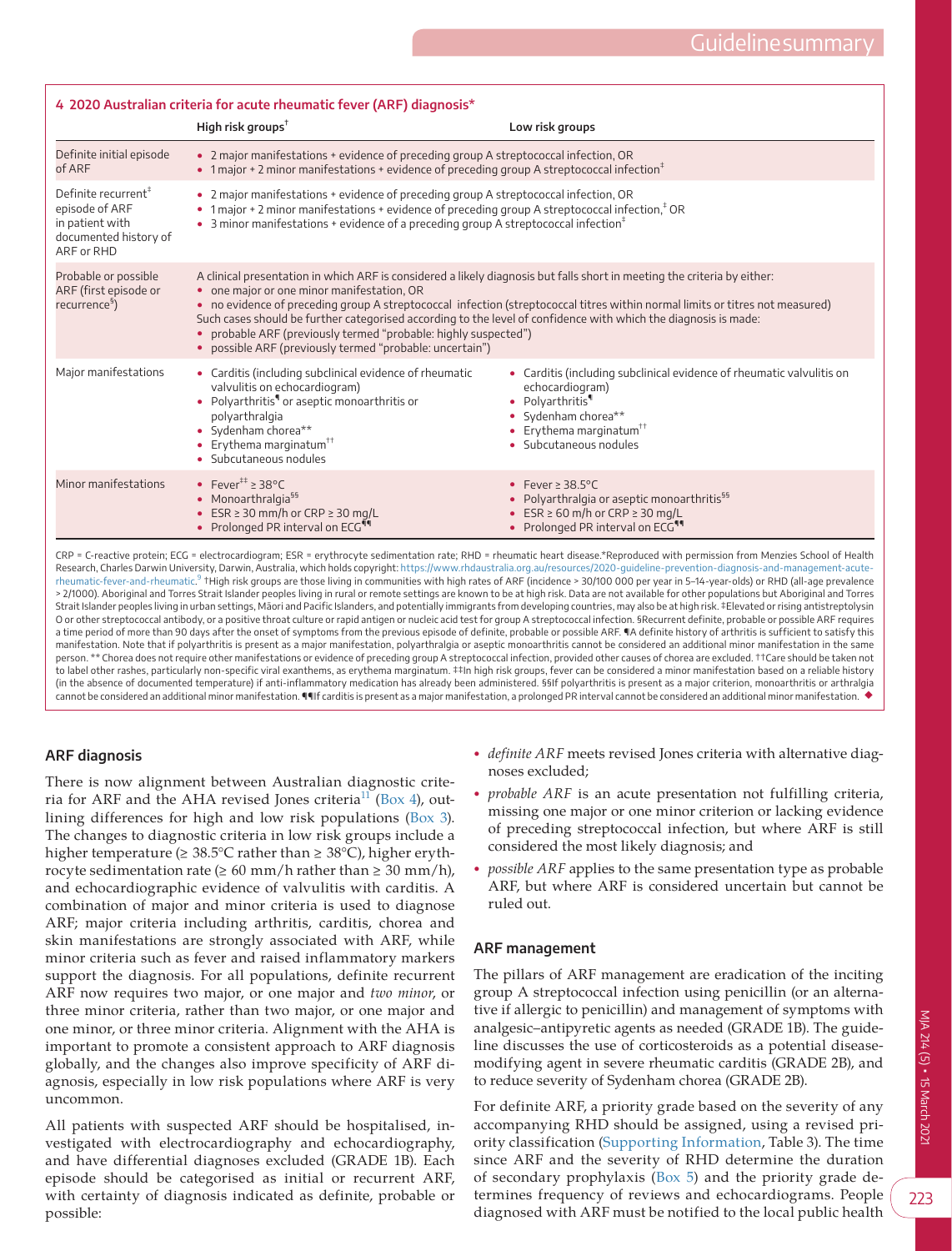| <b>Diagnosis</b>                                        | <b>Definition</b>                                                                                                                                                                                                                                                                                                                                                                                                           | <b>Duration of prophylaxis</b>                                                                                                                                                                                                                                                                                     | <b>Conditions for ceasing</b><br>prophylaxis <sup>T</sup>                                                                                                                                   | Timing of<br>echocardiography<br>after cessation <sup>+</sup>                            |
|---------------------------------------------------------|-----------------------------------------------------------------------------------------------------------------------------------------------------------------------------------------------------------------------------------------------------------------------------------------------------------------------------------------------------------------------------------------------------------------------------|--------------------------------------------------------------------------------------------------------------------------------------------------------------------------------------------------------------------------------------------------------------------------------------------------------------------|---------------------------------------------------------------------------------------------------------------------------------------------------------------------------------------------|------------------------------------------------------------------------------------------|
| Possible ARF (no<br>cardiac involvement)                | Incomplete features of ARF with<br>normal echocardiogram and normal<br>ECG <sup>5</sup> throughout ARF episode                                                                                                                                                                                                                                                                                                              | 12 months (then reassess)                                                                                                                                                                                                                                                                                          | • No signs and symptoms of<br>ARF within the previous 12<br>months<br>• Normal echocardiogram                                                                                               | At 1 year                                                                                |
| Probable ARF                                            | Highly suspected ARF with normal<br>echocardiogram                                                                                                                                                                                                                                                                                                                                                                          | Minimum of 5 years after most recent<br>episode of probable ARF, or until age<br>21 years (whichever is longer)                                                                                                                                                                                                    | • No probable or definite ARF<br>within the previous 5 years<br>• Normal echocardiogram                                                                                                     | At 1, 3 and 5 years                                                                      |
| Definite ARF (no<br>cardiac involvement)                | ARF with normal echocardiogram and<br>normal ECG <sup>§</sup> throughout ARF episode                                                                                                                                                                                                                                                                                                                                        | Minimum of 5 years after most recent<br>episode of ARF, or until age 21 years<br>(whichever is longer)                                                                                                                                                                                                             | • No probable or definite ARF<br>within the previous 5 years<br>• Normal echocardiogram                                                                                                     | At 1, 3 and 5 years                                                                      |
| Definite ARF(with<br>cardiac involvement)               | ARF with carditis or RHD<br>on echocardiogram, or with<br>atrioventricular conduction<br>abnormality on ECG <sup>5</sup> during ARF<br>episode                                                                                                                                                                                                                                                                              | According to relevant RHD severity                                                                                                                                                                                                                                                                                 |                                                                                                                                                                                             |                                                                                          |
| <b>Borderline RHD</b><br>$( \leq 20$ years of age only) | Borderline RHD on echocardiogram<br>without a documented history of ARF                                                                                                                                                                                                                                                                                                                                                     | Not usually recommended <sup>1</sup>                                                                                                                                                                                                                                                                               |                                                                                                                                                                                             | Medical review<br>and repeat<br>echocardiogram<br>at 1, 3 and 5 years<br>after diagnosis |
| Mild $RHD^{++}$                                         | Echocardiogram showing:<br>mild regurgitation or mild stenosis<br>$\bullet$<br>of a single valve, OR<br>atrioventricular conduction<br>$\bullet$<br>abnormality on ECG <sup>5</sup> during ARF<br>episode                                                                                                                                                                                                                   | • If documented history of ARF:<br>minimum of 10 years after the most<br>recent episode of ARF, or until age<br>21 years (whichever is longer)<br>• If NO documented history of ARF<br>and aged <35 years: ## minimum of<br>5 years following diagnosis of RHD<br>or until age 21 years (whichever is<br>longer)   | • No probable or definite<br>ARF within the previous<br>10 years, no progression of<br><b>RHD</b><br>· Stable echocardiographic<br>features for 2 years                                     | At 1, 3 and 5 years                                                                      |
| Moderate RHD <sup>++,§§</sup>                           | Echocardiogram showing:<br>• moderate regurgitation or moderate<br>stenosis of a single valve, OR<br>• combined mild regurgitation and/or<br>mild stenosis of one or more valves<br>Examples:<br>· mild mitral regurgitation and mild<br>mitral stenosis<br>. mild mitral regurgitation and mild<br>aortic regurgitation                                                                                                    | • If documented history of ARF:<br>minimum of 10 years after the most<br>recent episode of ARF or until age<br>35 years (whichever is longer)<br>• If no documented history of ARF<br>and aged < 35 years: $**$ minimum of<br>5 years following diagnosis of RHD<br>or until age 35 years (whichever is<br>longer) | • No probable or definite ARF<br>within the previous 10 years<br>• Stable echocardiographic<br>features for 2 years                                                                         | Initially every<br>12 months                                                             |
| Severe RHD <sup>§§,44</sup>                             | Echocardiogram showing:<br>• severe regurgitation or severe<br>stenosis of any valve, OR<br>• combined moderate regurgitation<br>and/or moderate stenosis of one or<br>more valves<br>Examples:<br>• moderate mitral regurgitation and<br>moderate mitral stenosis<br>• moderate mitral stenosis and<br>moderate aortic regurgitation, OR<br>past or impending valve repair or<br>$\bullet$<br>prosthetic valve replacement | • If documented history of ARF:<br>minimum of 10 years after the most<br>recent episode of ARF or until age<br>40 years (whichever is longer)<br>• If no documented history of ARF. <sup>†††</sup><br>minimum of 5 years following<br>diagnosis of RHD or until age 40<br>years (whichever is longer)              | • Stable valvular disease/<br>cardiac function on serial<br>echocardiogram for 3 years,<br>0R<br>• Patient or family preference<br>to cease due to advancing<br>age and/or end of life care | Initially every<br>6 months                                                              |

#### <span id="page-4-0"></span>**5 Recommended duration of secondary prophylaxisfor acute rheumatic fever (ARF) and rheumatic heart disease (RHD)\***

AV = atrioventricular; ECG = electrocardiogram.\*Reproduced with permission from Menzies School of Health Research, Charles Darwin University, Darwin, Australia, which holds copyright: <https://www.rhdaustralia.org.au/resources/2020-guideline-prevention-diagnosis-and-management-acute-rheumatic-fever-and-rheumatic>. [9](#page-6-8) †All people receiving secondary prophylaxis require a comprehensive clinical assessment and echocardiogram before cessation. Risk factors including future exposure to high streptococcal burden environments need to be considered. ‡Echocardiography may be more frequent based on clinical status and specialist review. §Normal ECG means no AV conduction abnormality during the ARF episode — including first degree heart block, second degree heart block, third degree (complete) heart block and accelerated junctional rhythm. ¶Secondary prophylaxis may be considered in some circumstances, including family preference, family history of rheumatic heart valve surgery, or suspected retrospective history of ARF. If prophylaxis is commenced, consider ceasing after 1–3 years if no history of ARF and if echocardiographic features have resolved or not progressed to definite RHD. ††Prophylaxis may be considered for longer in women considering pregnancy who live in high risk circumstances for ARF. ‡‡If diagnosed with mild or moderate RHD aged ≥ 35 years (without ARF), secondary prophylaxis is not required. §§Rarely, moderate or severe RHD may improve on echocardiogram without valve surgery. In these cases, the conditions for ceasing prophylaxis can change to follow the most relevant severity category. For instance, if moderate RHD improves to mild on echocardiogram, recommendations for mild RHD can then be instigated. ¶¶Risk of ARF recurrence is low in people aged ≥ 40 years; however, lifelong secondary prophylaxis is usually recommended for patients who have had, or are likely to need, heart valve surgery. †††If diagnosed with severe RHD aged ≥ 40 years (without ARF), specialist input is required to determine the need for secondary prophylaxis. ◆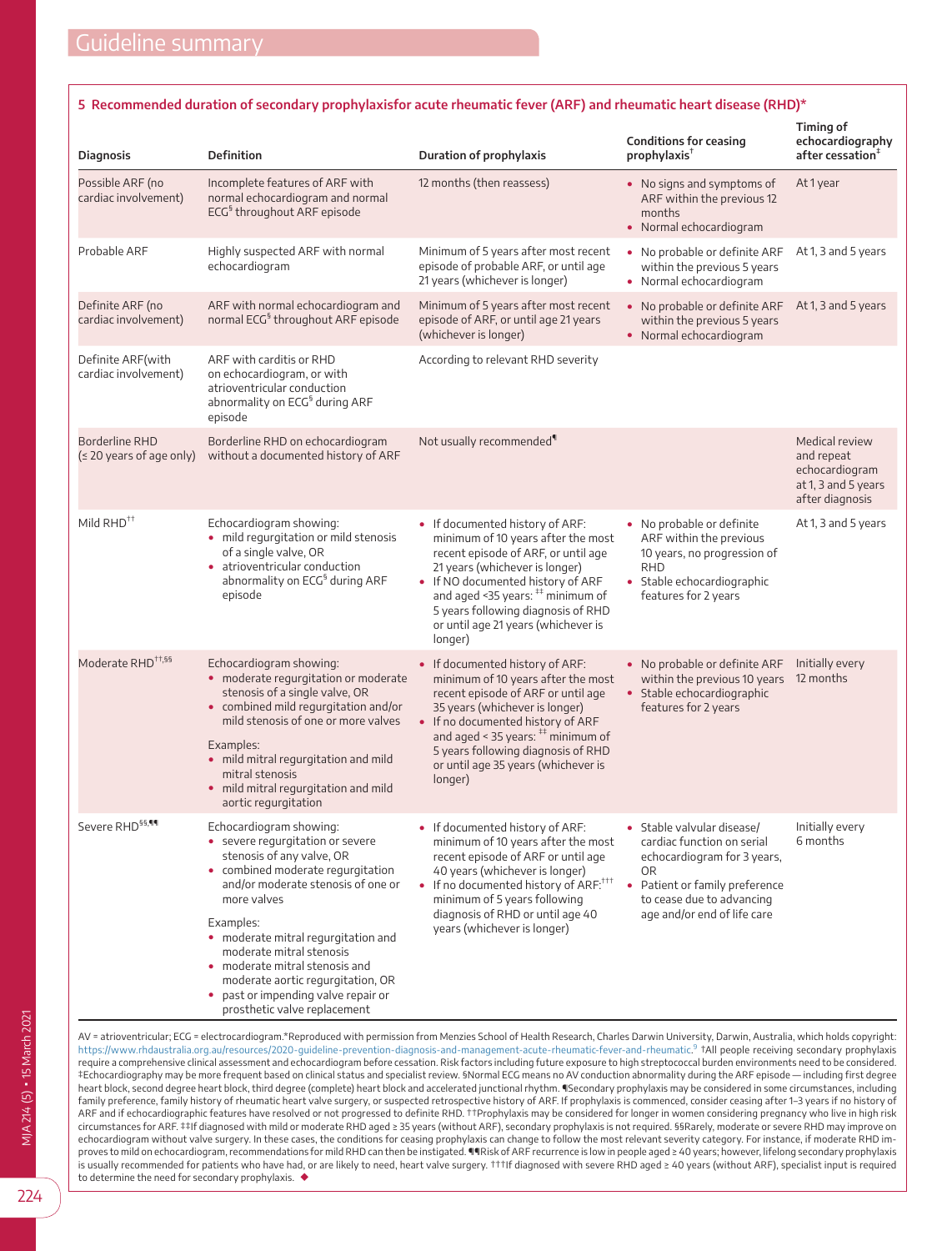unit in accordance with Australian state and territory legislation and be registered with the jurisdictional RHD control program (GRADE 1B).

# **Diagnosis of RHD**

The guideline provides more detail on the use of echocardiogram in accordance with World Heart Federation recommendations on echocardiographic diagnosis of  $RHD<sup>36</sup>$  which provide criteria distinguishing pathological RHD from physiological changes (GRADE 1B). Exercise testing or stress echocardiography is recommended when severity of symptoms and echocardiographic findings are discordant (GRADE 1B). Transoesophageal echocardiography may help in planning surgical intervention (GRADE 1B).

RHD is also notifiable in Western Australia, South Australia, Northern Territory, Queensland, and New South Wales (RHD for people aged <  $35$  $35$  years).<sup>5</sup>

# **Screening for RHD**

Population screening for RHD may provide more accurate estimates of disease burden and an opportunity to initiate management for people with previously unrecognised RHD. Population-based screening using auscultation, inaccurate for detecting RHD, is not recommended (GRADE 1A). Screening using echocardiography can accurately detect previously undiagnosed RHD (GRADE 1A). Echocardiographic screening procedures have evolved using different technologies and operators with varying levels of expertise. $4$  Echocardiographic screening for RHD meets some but not all public health criteria for community screening.<sup>37</sup> The disease does place a significant burden on at-risk populations, there is a latent stage that can be identified, and there is treatment in the form of secondary prophylaxis and cardiological or surgical intervention. However, the impact of secondary prophylaxis on the trajectory of screen-detected RHD is not yet defined, and feasible community screening tools have thus far demonstrated inadequate sensitivity and specificity. $4$  While there remains insufficient evidence to recommend routine population-level echocardiographic screening for RHD in Australia as a method of disease detection and control (GRADE 2B), it is recognised that echocardiographic community screening is valuable under specific circumstances such as clusters of ARF or suspected extreme rates of RHD.<sup>[4](#page-6-3)</sup>

# **Secondary prophylaxis ARF**

Secondary prophylaxis comprises regular administration of antibiotics after diagnosis of ARF or RHD to prevent future group A streptococcal infections and ARF recurrence. Group A streptococcus does not develop resistance to penicillin, although one instance of acquisition of reduced ampicillin susceptibility has been reported.<sup>[38](#page-7-4)</sup> Long acting benzathine benzylpenicillin G delivered every 28 days is the first line recommendation for ARF prophylaxis (GRADE 1B). Previously, secondary prophylaxis was recommended in Australia for at least 10 years after the most recent episode of ARF or until 21 years of age, whichever comes later. The 2020 guideline recommends secondary prophylaxis for 5 years after the most recent episode of ARF or until 21 years of age if there has been no acute cardiac involvement evident on electrocardiograph or echocardiogram during ARF, and followup and end-of-treatment echocardiograms confirm ongoing ab-sence of valvular involvement [\(Box 5\)](#page-4-0). This is more aligned with international guidelines $39,40$  and is supported by Australian register data.

# **Management of RHD**

Every patient with RHD should have access to specialist paediatric or adult cardiology services, and coordinated transition from paediatric to adult care (GRADE 2A). Non-vitamin K antagonist oral anticoagulants can be used in patients with RHD-related atrial fibrillation or elevated  $\text{CHA}_{2}\text{DS}_{2}\text{-}\text{VA}$  (congestive heart disease, hypertension, age, diabetes, stroke, vascular) score, even if valvular disease is present, provided there is no mitral stenosis of moderate or greater severity and no mechanical valve in situ (GRADE 2B). For patients with moderate or severe mitral stenosis and atrial fibrillation, vitamin K antagonists (eg, warfarin) currently remain the only indicated oral anticoagulant (GRADE 1B).<sup>41</sup>

Surgical decision making must take into consideration a patient's personal, social and cultural situation. Early engagement of a multidisciplinary team is essential to determine the appropriate choice and timing of intervention. Surgical options include repair, bioprosthetic or mechanical valve replacement, and transcatheter valve replacement. Key considerations are the patient's age, risks of anticoagulation, anticipated adherence, plans for future pregnancy, and durability of valve repair and prosthesis.

Antibiotic prophylaxis for endocarditis prevention with amoxycillin (first line) is recommended in all people with RHD undergoing invasive procedures as defined in Table 11.5 of the guideline<sup>[9](#page-6-8)</sup> (GRADE 1C).

# **Females with RHD**

About 61% of RHD cases in Australia occur in females.<sup>[5](#page-6-4)</sup> Women with moderate or greater mitral stenosis, severe mitral or aortic regurgitation, severe aortic stenosis, pulmonary hypertension or heart failure are at high risk of cardiac events during pregnancy and have an elevated chance of adverse fetal outcomes. A left ventricular ejection fraction < 30% or reduced systolic function with New York Heart Association class III–IV symptoms is associated with high maternal morbidity or mortality, and pregnancy is strongly discouraged. $^{42}$  Conversely, selected women with mild RHD can safely conceive and have children. In 2–3% of annually recorded pregnancies among Aboriginal women in the Northern Territory, the women have RHD. Women with mild RHD may be able to give birth on Country, an important cultural practice for many Aboriginal and Torres Strait Islander people.<sup>4</sup>

Pre-conception diagnosis of RHD is critical to optimise management including potential surgery. Long acting, reversible contraceptives (eg, intra-uterine contraceptive devices, etonogestrel implants) are recommended for women who agree to avoid pregnancy after advice. Oestrogen-containing contraceptives are associated with elevated risk of thrombosis (GRADE 1A) and should be avoided if additional thrombosis risks are present.

A pregnant woman in a high risk group for ARF and RHD who presents with breathlessness, orthopnoea, wheeze or worsening fatigue should be investigated with an echocardiogram (GRADE 1A). Normal vaginal delivery is generally preferred for women with RHD. Epidural anaesthesia (after appropriately timed, short term cessation of any anticoagulation) may be indicated to reduce tachycardia and hypertension that can precipitate acute heart failure during delivery.

# **RHD control programs**

Comprehensive RHD control programs can provide effective approaches to reducing the burden of RHD (GRADE 1B). RHD control programs in Australia maintain register and recall systems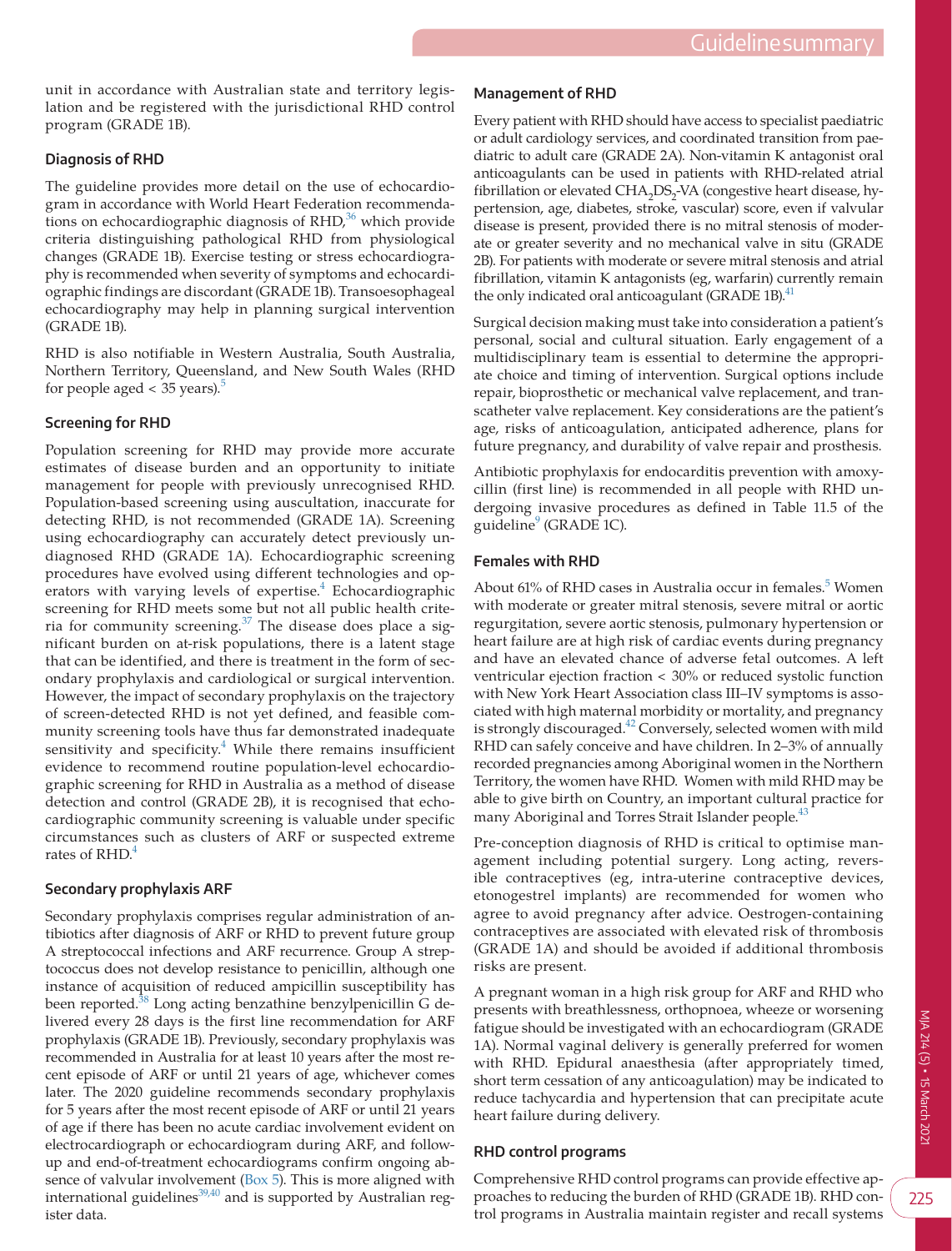# Guideline summary

for secondary prophylaxis and optimum clinical management; support patient care and education about ARF and RHD through workforce education and training; promote primary prevention aimed at preventing initial episodes of ARF; and provide jurisdiction-wide data for epidemiological reporting [\(https://](https://www.rhdaustralia.org.au/control-programs) [www.rhdaustralia.org.au/control-programs](https://www.rhdaustralia.org.au/control-programs)).

#### **New technologies**

Research underway in Australasia aims to discover alternatives to or improvement in delivery of benzathine benzylpenicillin G, develop a group A streptococcus vaccine, and develop a diagnostic test for ARF.

## **Conclusion**

The 2020 ARF and RHD guideline places person and culture at the centre of care and synthesises the current evidence to provide expert clinical guidance from prevention through to tertiary care.

**Acknowledgements:** We thank the writing group lead authors: A/Prof Asha Bowen, Dr Judith Katzenellenbogen, Dr Rosemary Wyber, Dr James Marangou, Dr Kathryn Roberts, Dr Geraldine Vaughan and Professor Andrew Steer. We also thank all additional co-authors and reviewers who made major contributions to the development the guideline ([Supporting Information](#page-7-0), Table 1), in particular, the many Aboriginal and Torres Strait Islander people who imparted their cultural knowledge. We thank Professor Jonathan Carapetis, who led the first two editions of the guidelines as the former Director of RHDAustralia, and Professor Alex Brown, current co-director of RHDAustralia. Many thanks also to Bec Slade for overall program management. RHDAustralia is funded under the Australian Government's Rheumatic Fever Strategy to provide guidelines, resources and education for health care professionals and for patients, families and communities affected by ARF and RHD. We thank the National Heart Foundation of Australia which contributed funding to guideline development. Anna Ralph is supported by a National Health and Medical Research Council fellowship (1142011).

**Competing interests:** Sara Noonan and Vicki Wade are employed by RHDAustralia, funded by the Australian Government Department of Health and the National Health Foundation of Australia. Anna Ralph is the Co-director of RHDAustralia, supported by an NHMRC fellowship. Bart Currie is the immediate past Director of RHDAustralia.

**Provenance:** Not commissioned; externally peer reviewed. ■

© 2020 AMPCo Pty Ltd

- <span id="page-6-0"></span>**1** Ralph AP, Carapetis JR. Group A streptococcal diseases and their global burden. Curr Top Microbiol Immunol 2013; 368: 1–27.
- <span id="page-6-1"></span>**2** Coffey PM, Ralph AP, Krause VL. The role of social determinants of health in the risk and prevention of group A streptococcal infection, acute rheumatic fever and rheumatic heart disease: a systematic review. PLoS Negl Trop Dis 2018; 12: e0006577.
- <span id="page-6-2"></span>**3** Roberts K, Maguire G, Brown A, et al. Echocardiographic screening for rheumatic heart disease in high and low risk Australian children. Circulation 2014; 129: 1953–1961.
- <span id="page-6-3"></span>**4** Francis JR, Fairhurst H, Hardefeldt H, et al. Hyperendemic rheumatic heart disease in a remote Australian town identified by echocardiographic screening. Med J Aust 2020; 213: 118–123. [https://www.mja.com.au/journ](https://www.mja.com.au/journal/2020/213/3/hyperendemic-rheumatic-heart-disease-remote-australian-town-identified) [al/2020/213/3/hyperendemic-rheumatic-heart](https://www.mja.com.au/journal/2020/213/3/hyperendemic-rheumatic-heart-disease-remote-australian-town-identified)[disease-remote-australian-town-identified](https://www.mja.com.au/journal/2020/213/3/hyperendemic-rheumatic-heart-disease-remote-australian-town-identified).
- <span id="page-6-4"></span>**5** Australian Institute of Health and Welfare. Acute rheumatic fever and rheumatic heart disease in Australia, 2014–2018 2020 [https://](https://www.aihw.gov.au/reports/heart-stroke-vascular-diseases/acute-rheumatic-fever/contents/summary) [www.aihw.gov.au/reports/heart-stroke-vascu](https://www.aihw.gov.au/reports/heart-stroke-vascular-diseases/acute-rheumatic-fever/contents/summary) [lar-diseases/acute-rheumatic-fever/contents/](https://www.aihw.gov.au/reports/heart-stroke-vascular-diseases/acute-rheumatic-fever/contents/summary) [summary](https://www.aihw.gov.au/reports/heart-stroke-vascular-diseases/acute-rheumatic-fever/contents/summary) (viewed Sept 2020).
- <span id="page-6-5"></span>**6** Carapetis JR, Brown A, Wilson NJ, et al. An Australian guideline for rheumatic fever and rheumatic heart disease: an abridged outline. Med J Aust 2007; 186: 581–586. [https://www.](https://www.mja.com.au/journal/2007/186/11/australian-guideline-rheumatic-fever-and-rheumatic-heart-disease-abridged) [mja.com.au/journal/2007/186/11/australian-guide](https://www.mja.com.au/journal/2007/186/11/australian-guideline-rheumatic-fever-and-rheumatic-heart-disease-abridged) [line-rheumatic-fever-and-rheumatic-heart-disea](https://www.mja.com.au/journal/2007/186/11/australian-guideline-rheumatic-fever-and-rheumatic-heart-disease-abridged) [se-abridged.](https://www.mja.com.au/journal/2007/186/11/australian-guideline-rheumatic-fever-and-rheumatic-heart-disease-abridged)
- <span id="page-6-6"></span>**7** RHDAustralia. Australian guideline for prevention, diagnosis and management of acute rheumatic fever and rheumatic heart disease (2nd edition). Darwin: RHDAustralia, 2012.
- <span id="page-6-7"></span>**8** National Health and Medical Research Council. NHMRC standards for guidelines 2016. [https://](https://www.nhmrc.gov.au/guidelinesforguidelines/standards) [www.nhmrc.gov.au/guidelinesforguidelines/](https://www.nhmrc.gov.au/guidelinesforguidelines/standards) [standards](https://www.nhmrc.gov.au/guidelinesforguidelines/standards) (viewed Sept 2020).
- <span id="page-6-8"></span>**9** RHDAustralia. The 2020 Australian guideline for prevention, diagnosis and management of acute rheumatic fever and rheumatic heart disease (3rd edition). Darwin: RHDAustralia, 2020. [https://www.rhdaustralia.org.au/arf-rhd-guide](https://www.rhdaustralia.org.au/arf-rhd-guideline) [line](https://www.rhdaustralia.org.au/arf-rhd-guideline) (viewed Sept 2020).
- <span id="page-6-9"></span>**10** RHDAustralia. Guidelines and diagnosis calculator app. [http://www.rhdaustralia.org.au/](http://www.rhdaustralia.org.au/apps) [apps](http://www.rhdaustralia.org.au/apps) 2020 (accessed September 2020).
- <span id="page-6-10"></span>**11** Gewitz MH, Baltimore RS, Tani LY, et al. Revision of the Jones Criteria for the diagnosis of acute rheumatic fever in the era of Doppler echocardiography: a scientific statement from the American Heart Association. Circulation 2015; 131: 1806–1818.
- <span id="page-6-11"></span>**12** RHDAustralia. Champions4change – sharing, caring and inspiring. [https://www.rhdaustral](https://www.rhdaustralia.org.au/news/champions4change-sharing-caring-and-inspiring) [ia.org.au/news/champions4change-sharing](https://www.rhdaustralia.org.au/news/champions4change-sharing-caring-and-inspiring)[caring-and-inspiring](https://www.rhdaustralia.org.au/news/champions4change-sharing-caring-and-inspiring) (viewed Sept 2020).
- <span id="page-6-12"></span>**13** Atkins D, Eccles M, Flottorp S, et al. Systems for grading the quality of evidence and the strength of recommendations I: critical appraisal of existing approaches The GRADE Working Group. BMC Health Serv Res 2004; 4: 38.
- <span id="page-6-13"></span>**14** Baumgartner H, Falk V, Bax JJ, et al. 2017 ESC/ EACTS guidelines for the management of valvular heart disease. Eur Heart / 2017; 71: 2739–2791.
- <span id="page-6-14"></span>**15** Nishimura RA, Otto CM, Bonow RO, et al. 2014 AHA/ACC guideline for the management of patients with valvular heart disease: a report of the American College of Cardiology/American Heart Association Task Force on Practice Guidelines. Circulation 2014; 129: 2440–2492.
- <span id="page-6-15"></span>**16** Remote Primary Health Care Manuals. CARPA Standard Treatment Manual. 7th ed. Alice Springs: Centre for Remote Health, 2017.
- <span id="page-6-16"></span>**17** National Aboriginal and Torres Strait Islander Health Standing Committee. Cultural Respect Framework 2016–2026. Canberra: Commonwealth of Australia, 2016. [https://](https://www1.health.gov.au/internet/main/publishing.nsf/Content/indigenous-crf#:~:text=The Cultural Respect Framework 2016,of organisation approach and commitment) [www1.health.gov.au/internet/main/publishing.](https://www1.health.gov.au/internet/main/publishing.nsf/Content/indigenous-crf#:~:text=The Cultural Respect Framework 2016,of organisation approach and commitment) [nsf/Content/indigenous-crf#:~:text=The%20](https://www1.health.gov.au/internet/main/publishing.nsf/Content/indigenous-crf#:~:text=The Cultural Respect Framework 2016,of organisation approach and commitment) [Cultural%20Respect%20Framework%20201](https://www1.health.gov.au/internet/main/publishing.nsf/Content/indigenous-crf#:~:text=The Cultural Respect Framework 2016,of organisation approach and commitment) [6,of%20organisation%20approach%20and](https://www1.health.gov.au/internet/main/publishing.nsf/Content/indigenous-crf#:~:text=The Cultural Respect Framework 2016,of organisation approach and commitment) [%20commitment](https://www1.health.gov.au/internet/main/publishing.nsf/Content/indigenous-crf#:~:text=The Cultural Respect Framework 2016,of organisation approach and commitment) (viewed Sept 2020).
- <span id="page-6-17"></span>**18** Australian Health Practitioner Regulation Agency. The National Scheme's Aboriginal and Torres Strait Islander Health and Cultural Safety Strategy 2020-2025. Canberra: AHPRA, 2020 [https://www.ahpra.gov.au/About-AHPRA/Abori](https://www.ahpra.gov.au/About-AHPRA/Aboriginal-and-Torres-Strait-Islander-Health-Strategy.aspx) [ginal-and-Torres-Strait-Islander-Health-Strat](https://www.ahpra.gov.au/About-AHPRA/Aboriginal-and-Torres-Strait-Islander-Health-Strategy.aspx) [egy.aspx](https://www.ahpra.gov.au/About-AHPRA/Aboriginal-and-Torres-Strait-Islander-Health-Strategy.aspx) (viewed Sept 2020).
- <span id="page-6-18"></span>**19** Dwyer J, Willis E, Kelly J. Hospitals caring for rural Aboriginal patients: holding response and denial. Aust Health Rev 2014; 38: 546–551.
- **20** Taylor KP, Thompson SC, Smith JS, et al. Exploring the impact of an Aboriginal Health Worker on hospitalised Aboriginal experiences:

lessons from cardiology. Aust Health Rev 2009; 33: 549–557.

- <span id="page-6-19"></span>**21** Katzenellenbogen JM, Bond-Smith D, Seth RJ, et al. The End Rheumatic Heart Disease in Australia Study of Epidemiology (ERASE) Project: data sources, case ascertainment and cohort profile. Clin Epidemiol 2019; 11: 997–1010.
- <span id="page-6-20"></span>**22** Australian Institute of Health and Welfare. Acute rheumatic fever and rheumatic heart disease in Australia (Cat. No. CVD 86). Canberra; AIHW, 2019.
- **23** Brown A, McDonald MI, Calma T. Rheumatic fever and social justice. Med J Aust 2007; 186: 557–558. [https://www.](https://www.mja.com.au/journal/2007/186/11/rheumatic-fever-and-social-justice) [mja.com.au/journal/2007/186/11/rheum](https://www.mja.com.au/journal/2007/186/11/rheumatic-fever-and-social-justice) [atic-fever-and-social-justice](https://www.mja.com.au/journal/2007/186/11/rheumatic-fever-and-social-justice)
- <span id="page-6-21"></span>**24** Committee of Review on Environmental and Public Health within the Anangu Pitjantjatjara Lands in South Australia. Uwankara Palyanyku Kanyintjaku: an environmental and public health review within the Anangu Pitjantjatjara Lands. Adelaide: Nganampa Health Council Inc, South Australian Health Commission and the Aboriginal Health Organisation of South Australia, 1987. [https://nganampahealth.com.](https://nganampahealth.com.au/nganampa-health-council-documents/category/12-programs?download=55:upk-report) [au/nganampa-health-council-documents/categ](https://nganampahealth.com.au/nganampa-health-council-documents/category/12-programs?download=55:upk-report) [ory/12-programs?download=55:upk-report](https://nganampahealth.com.au/nganampa-health-council-documents/category/12-programs?download=55:upk-report) (viewed Sept 2020).
- **25** Health Habitat. Health Habitat: The Nine Healthy Living Practices. [http://www.healthabit](http://www.healthabitat.com/the-healthy-living-practices) [at.com/the-healthy-living-practices](http://www.healthabitat.com/the-healthy-living-practices) (viewed Sept 2020).
- <span id="page-6-22"></span>**26** Robertson KA, Volmink JA, Mayosi BM. Antibiotics for the primary prevention of acute rheumatic fever: a meta-analysis. BMC Cardiovasc Disord 2005; 5: 11.
- **27** Denny FW, Wannamaker LW, Brink WR, et al. Prevention of rheumatic fever; treatment of the preceding streptococcic infection. JAMA 1950; 143: 151–153.
- **28** Catanzaro FJ, Stetson CA, Morris AJ, et al. The role of the streptococcus in the pathogenesis of rheumatic fever. Am J Med 1954; 17: 749–756.
- <span id="page-6-23"></span>**29** Bowen AC, Harris T, Holt DC, et al. Whole genome sequencing reveals extensive community-level transmission of group A streptococcus in remote communities. Epidemiol Infect 2016; 144: 1991–1998.
- <span id="page-6-24"></span>**30** McDonald M, Brown A, Edwards T, et al. Apparent contrasting rates of pharyngitis and

MJA 214 (5) ▪ 15 March 2021

VJA 214 (5) • 15 March 2021